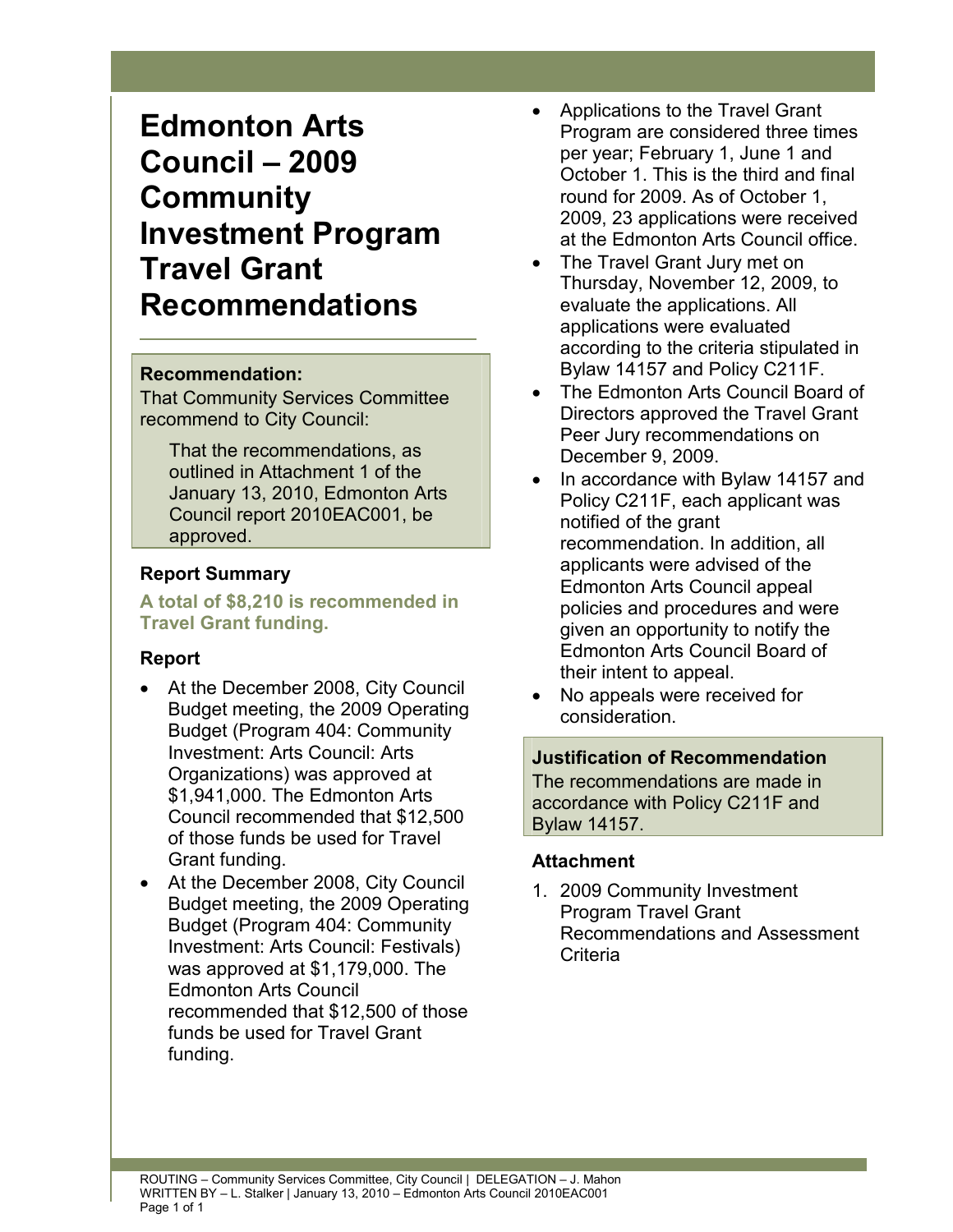#### **2009 Community Investment Program Travel Grant Recommendations and Assessment Criteria**

| Grant Recommendations |                                        |                       |  |
|-----------------------|----------------------------------------|-----------------------|--|
| <b>APPLICANT</b>      | <b>TO/PURPOSE</b>                      | <b>GRANT</b>          |  |
|                       |                                        | <b>RECOMMENDATION</b> |  |
|                       | Victoria, to attend the 2009           | \$350                 |  |
|                       | <b>Storytellers of Canada/Couteurs</b> |                       |  |
| M. Jennie Frost       | du Canada Annual Conference.           |                       |  |
|                       | San Francisco, to attend tabla         | \$300                 |  |
|                       | drum lessons given by Zakir            |                       |  |
| Rohan Bhogal          | Hussain.                               |                       |  |
|                       | South Korea, travel with other         | No Grant              |  |
|                       | ACC staff to attend the Cheongju       |                       |  |
| Joanne Hamel          | International Craft Biennale.          |                       |  |
|                       | South Korea, travel with other         | No Grant              |  |
|                       | ACC staff to attend the Cheongju       |                       |  |
|                       | International Craft Biennale &         |                       |  |
|                       | participate in a fine craft culture    |                       |  |
| <b>Tom McFall</b>     | Tour of South Korea.                   |                       |  |
|                       | South Korea, to attend the             | No Grant              |  |
|                       | Cheongju International Craft           |                       |  |
| Nancy St.             | Biennale & participate in a fine       |                       |  |
| <b>Hilaire</b>        | craft culture tour of South Korea.     |                       |  |
|                       | Travel to the Art Institute of         | \$650                 |  |
|                       | Chicago for three days to see          |                       |  |
|                       | "James Castle: A Retrospective",       |                       |  |
|                       | in order to create a workshop on       |                       |  |
| Stephanie             | drawing & collage for artists at the   |                       |  |
| Johnson               | Nina Haggerty Centre for the Arts.     |                       |  |
|                       | Cuba, as part of SLATES, to take       | \$500                 |  |
|                       | part in the Solidarity Rock            |                       |  |
| Eric Budd             | movement.                              |                       |  |
|                       | Cuba, as part of SLATES, to take       | \$500                 |  |
|                       | part in the Solidarity Rock            |                       |  |
|                       | movement, for a 16-day, 10-            |                       |  |
| <b>Stefan Duret</b>   | cocert tour.                           |                       |  |
|                       | Cuba, for a 16-day tour whose          | \$500                 |  |
|                       | purpose is to further the culture      |                       |  |
|                       | exchange between Edmonton and          |                       |  |
|                       | Cuban musicians.                       |                       |  |
| <b>James Stewart</b>  |                                        |                       |  |
|                       | Cuba, for a 16-day concert tour        | \$500                 |  |
| <b>Dallas</b>         | under the banner of Solidarity         |                       |  |
| Thompson              | Rock.                                  |                       |  |

# Grant Recommendations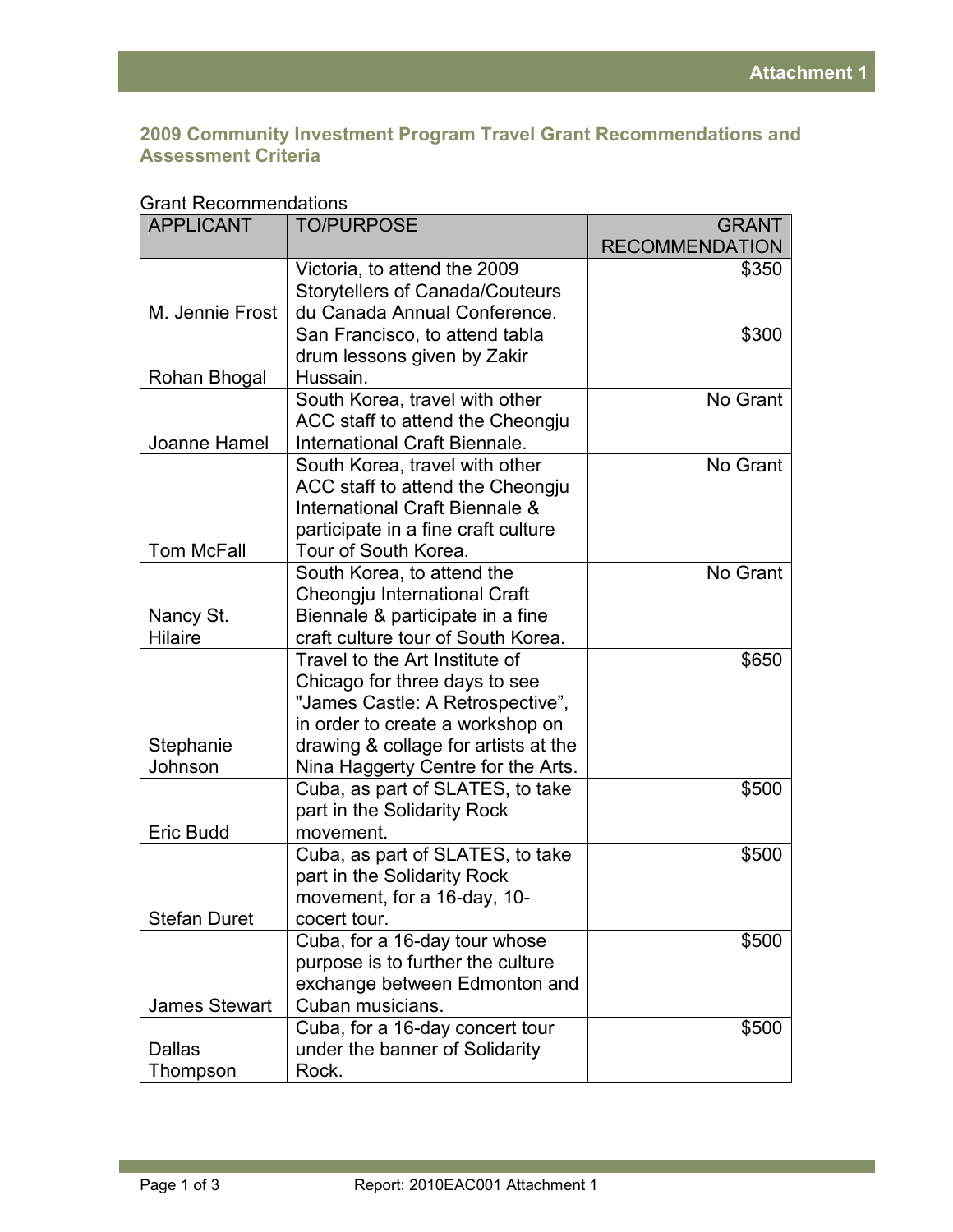|                        | Buenos Aires, Argentina, for a                                      | \$750    |
|------------------------|---------------------------------------------------------------------|----------|
|                        | week-long conference on Public                                      |          |
| Ian Mulder             | Art & Muralism.                                                     |          |
|                        | Seville, Spain, to study for two                                    | \$500    |
| Kyla Elizabeth         | weeks at the Alicia Marquez                                         |          |
| Sente                  | studio.                                                             |          |
|                        | Amsterdam, to attend VivoArts                                       | \$500    |
|                        | <b>School for Transgenic Aesthetics</b>                             |          |
|                        | Ltd. (VASTAL) as a writer in                                        |          |
| Sarah Hamilton         | residence.                                                          |          |
|                        | Toronto, to attend Learning                                         | \$450    |
|                        | Through the Arts, and the                                           |          |
|                        | <b>CANSCAIP symposium</b>                                           |          |
| Mar'ce Merrell         | "Packaging your Imagination".                                       |          |
|                        | Tomelloso, Spain, to travel                                         | No Grant |
|                        | around western Europe &                                             |          |
| David Hiemstra         | experience the art & architecture                                   |          |
|                        | of as many locations as possible.<br>Winnipeg, Saskatoon & Calgary, | \$500    |
|                        | to take part in a tour of The Anti-                                 |          |
|                        | Morality Plays, by Vincent Forcier,                                 |          |
|                        | Joel Crichton & Jon Lachlan-                                        |          |
|                        | Stewart.                                                            |          |
| <b>Vincent Forcier</b> |                                                                     |          |
|                        | New York, for technical & artistic                                  | No grant |
| Annique                | studio research.                                                    |          |
| <b>Shields</b>         |                                                                     |          |
|                        | Vancouver, to produce a                                             | \$260    |
|                        | commission of new work for Story                                    |          |
|                        | of Force and Motion (a group of                                     |          |
| <b>Heidi Bunting</b>   | five contemporary dance artists).                                   |          |
|                        | Vancouver, to dramaturge the                                        | \$400    |
|                        | Guy Un-Disguised/Small Brown                                        |          |
|                        | package production of nggrfg, the                                   |          |
|                        | newest play from                                                    |          |
|                        | playwright/performer Berend                                         |          |
|                        | McKenzie, directed by Denis                                         |          |
| Darrin Hagen           | Simpson.                                                            |          |
|                        | Toronto, to attend the premier &                                    | \$400    |
|                        | screening of short films curated                                    |          |
|                        | by Ted as part of an art                                            |          |
|                        | residency/education opportunity                                     |          |
| <b>Ted Kerr</b>        | that he was part of with Toronto-                                   |          |
| Anna Marie             | based VTape.<br>Vancouver, to perform spoken                        |          |
| Sewell                 | word work at the Talking Stick                                      | \$400    |
|                        |                                                                     |          |